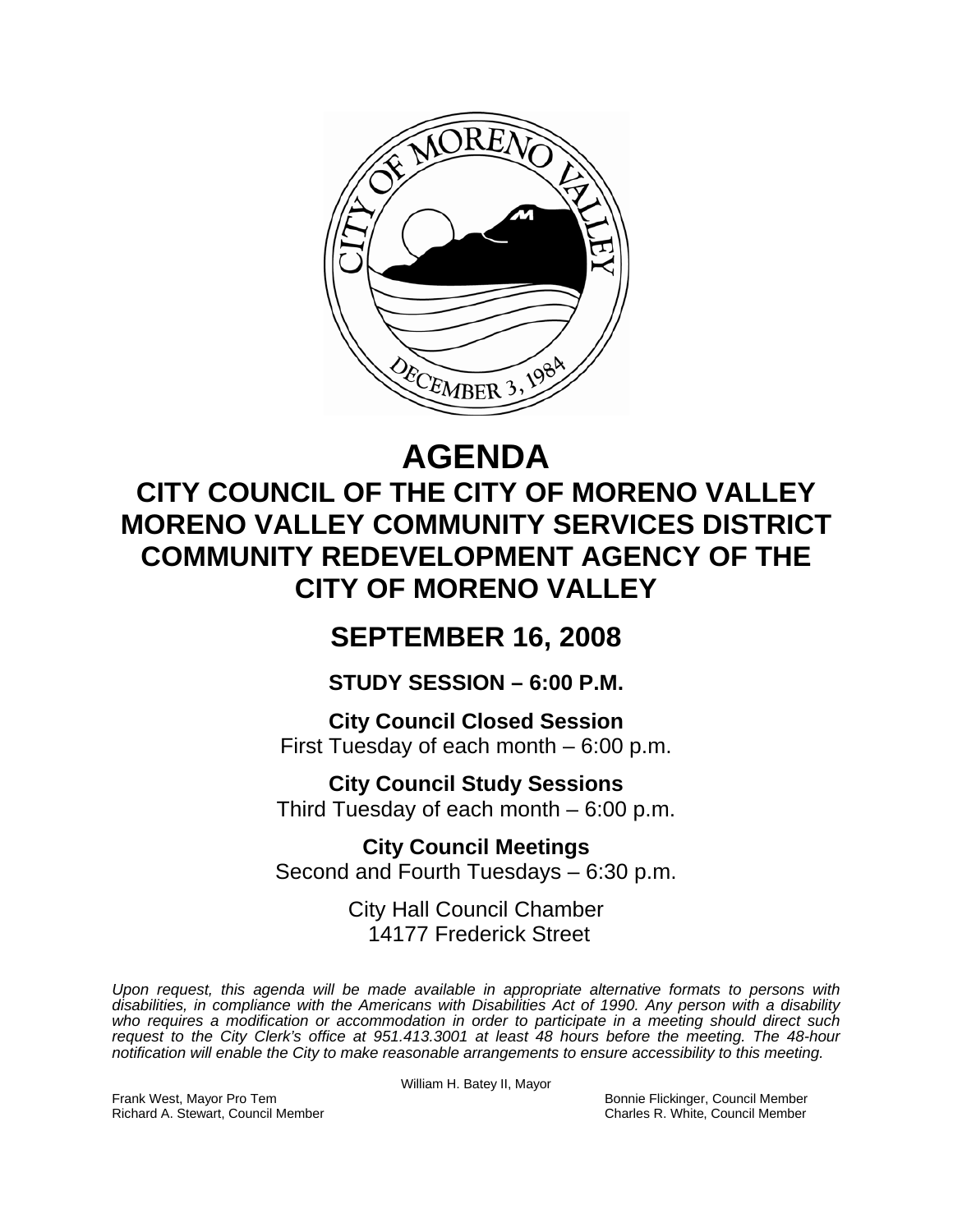#### **AGENDA MORENO VALLEY CITY COUNCIL MORENO VALLEY COMMUNITY SERVICES DISTRICT COMMUNITY REDEVELOPMENT AGENCY OF THE CITY OF MORENO VALLEY STUDY SESSION - 6:00 P.M. SEPTEMBER 16, 2008**

- **CALL TO ORDER**
- **PLEDGE OF ALLEGIANCE**
- **INVOCATION**
- **ROLL CALL**
- **INTRODUCTIONS**

#### • **PUBLIC COMMENTS ON MATTERS UNDER THE JURISDICTION OF THE CITY COUNCIL**

There is a three-minute time limit per person. Please complete and submit a BLUE speaker slip to the City Clerk. All remarks and questions shall be addressed to the presiding officer or to the City Council and not to any individual Council Member, staff member or other person.

- 1. Emergency Operations Center Project Progress Report Project No. 06-50182527 **(PW/15 Min.)**
- 2. Proposed Rancho Belago Community Sign Program **(Flickinger/Batey/15 Min.)**
- 3. Discussion of DMV Policy Regarding Holding Vehicles for Inadequate Payment of Fines **(Flickinger/White/15 Min.)**
- 4. City Council Requests and Communications

(Times shown are only estimates for staff presentation. Items may be deferred by Council if time does not permit full review.)

 $\triangleleft$  Oral Presentation only – No written material provided

\*Materials related to an item on this Agenda submitted to the City Council/Community Services District/Community Redevelopment Agency after distribution of the agenda packet are available for public inspection in the City Clerk's office at 14177 Frederick Street during normal business hours.